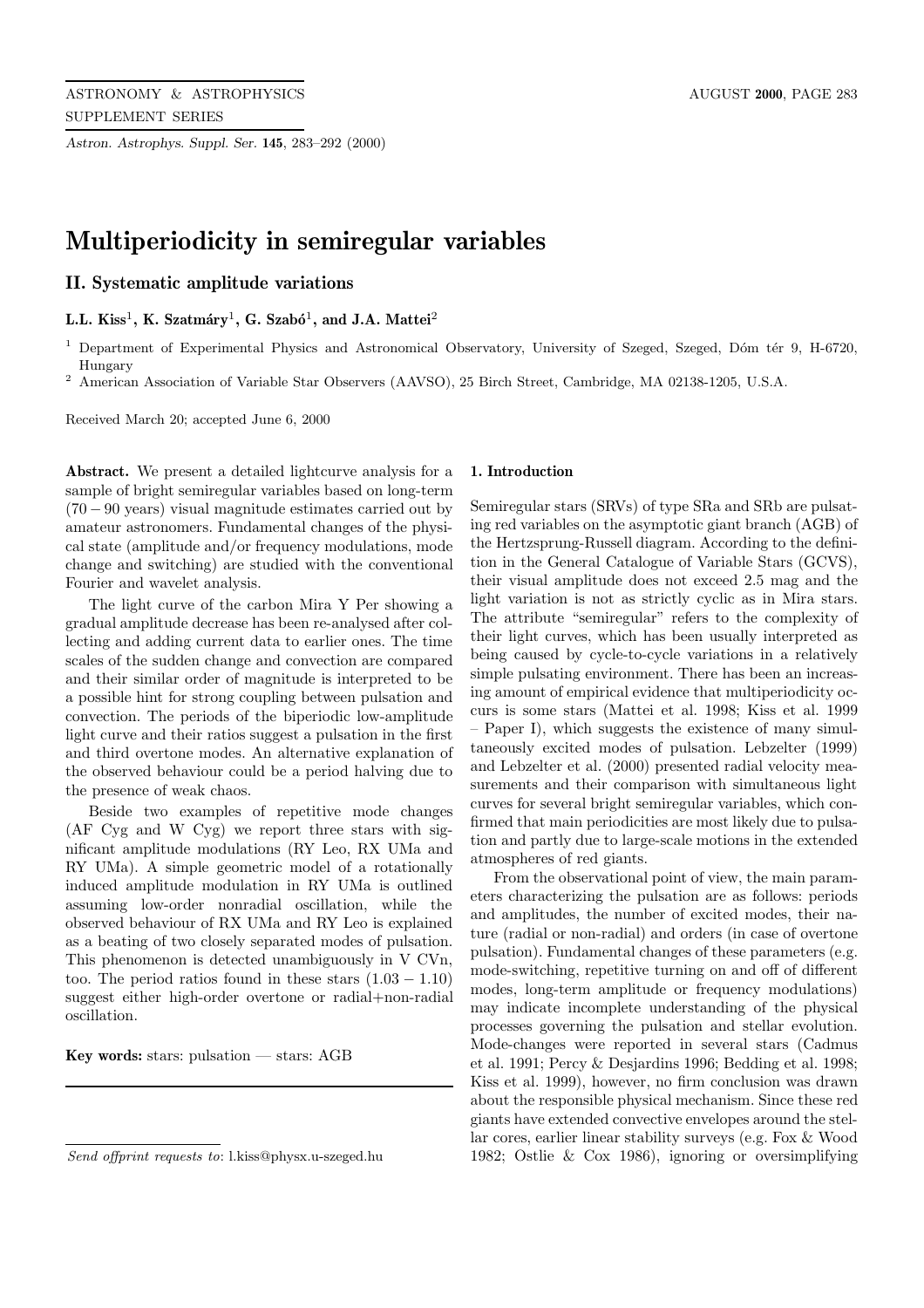| <b>GCVS</b>       | <b>IRAS</b>    | Type         | $\text{Database}(s)$                    | Periods      |
|-------------------|----------------|--------------|-----------------------------------------|--------------|
|                   |                |              | $[JD + 2400000]$                        | days         |
| RS Aur            |                | $S$ Ra       | $28485 - 50890$ (AFOEV, VSOLJ)          | 173, 168     |
| V CV <sub>n</sub> | $13172 + 4547$ | $S$ Ra       | $37600 - 51208$ (AAVSO)                 | 194, 186     |
|                   |                |              | $23808 - 50907$ (AFOEV, VSOLJ, HAA/VSS) |              |
| W Cyg             | $21341 + 4508$ | $_{\rm SRa}$ | $17404 - 50902$ (AFOEV, VSOLJ, HAA/VSS) | 240, 130     |
| AFCvg             | 19287+4602     | SRb          | $22456 - 50902$ (AFOEV, VSOLJ, HAA/VSS) | 921, 163, 93 |
| RY Leo            | $10015 + 1413$ | <b>SRb</b>   | $28598 - 50933$ (AFOEV, VSOLJ, HAA/VSS) | 160, 145     |
| Y Per             | $03242 + 4400$ | M            | $37602 - 51210$ (AAVSO)                 | 245, 127     |
|                   |                |              | $23057 - 51547$ (AFOEV, VSOLJ, HAA/VSS) |              |
| RX UMa            | $09100 + 6728$ | SRb          | $17689 - 50808$ (AFOEV, VSOLJ, HAA/VSS) | 201, 189, 98 |
| RY UMa            | $12180 + 6135$ | <b>SRB</b>   | $37600 - 51208$ (AAVSO)                 | 305, 287     |

**Table 1.** The list of programme stars. Variability types are taken from the GCVS, while periods are those of obtained in Paper I

the coupling between convection and pulsation, may suffer from serious incompleteness. Xiong et al. (1998) performed linear survey treating the dynamic and thermodynamic couplings by using a statistical theory of nonlocal and time-dependent convection and outlined the "Mira" pulsational instability region (see also Gautschy 1999). Their calculations support the possible existence of high-order (up to 3rd and 4th) overtone modes, which has been suggested by empirical studies, e.g. Percy & Parkes (1998); Kiss et al. (1999).

The first part of this series addressed the general properties of semiregular variables of types SRa and SRb based on a set of semiregulars containing almost 100 stars. A few special cases were reported to illustrate such phenomena as long-term amplitude modulations, amplitude decrease and mode switching. In the meantime, new and newly computerized archive data were added to those analysed previously; therefore, some of the special cases in Paper I are worth studying in more details. The main aim of this paper is to discuss the observed changes of the pulsational properties through well-observed light curves in terms of multimode pulsation, possible non-radial modes, coupling between oscillation and/or rotation and convection. Also, we want to extend the list of stars with such phenomena and to point out that the discussed behaviours are much more common in red semiregulars than was thought earlier. The paper is organised as follows. Section 2 deals with the observations and basic data handling, Sect. 3 contains the results on the individual variables, while a brief summary is given in Sect. 4.

### **2. Observations**

The presented results are based on long-term visual observations for eight stars carried out by amateur astronomers. The data were extracted from the same international databases as in Paper I (Association Française des Observateurs d'Étoiles Variables – AFOEV, Variable Star Observers' League of Japan – VSOLJ, American Association of Variable Star Observers –

AAVSO, Hungarian Astronomical Association/Variable Star Section – HAA/VSS). In the meantime newly computerized historic and very recent data, collected by the  $AAVSO<sup>1</sup>$  and  $VSNET<sup>2</sup>$ , have been added to the earlier observations. The data were analysed with the conventional Fourier and wavelet analysis after calculating 5-day or 10-day bins of visual light curves depending on the length of the most characteristic period (see details and references in Paper I). The list of programme stars and details on the datasets are presented in Table 1.

#### **3. Results on the individual variables**

#### 3.1. Changing the type of variability: Y Persei

Y Per is a well-known carbon Mira star, though its period (about 250 days) is the shortest one among them (Groenewegen et al. 1998). There was no indication of peculiarity until 1987, when its amplitude dropped significantly. Furthermore, it fits exactly the PL relation of galactic carbon LPVs (Bergeat et al. 1998), thus this star has been considered as a typical member of its type.

However, as has been pointed out in Paper I, the appearance of the visual light curve changed dramatically around JD 2447000 (1987). The earlier Mira-type variations disappeared and were replaced by a semiregular and low-amplitude brightness change. In order to trace the time-dependent variations and quantify the sudden change, we performed a detailed lightcurve analysis utilizing subsets of the whole dataset.

The finally merged and averaged light curve covers 28 500 days (more than 110 cycles). There are smaller gaps in the fist half of the data, while the second half is completely continuous. We divided the data into eight 3000 day-long segments (each containing about 12 cycles) and one 4500 day-long segment. This enabled an accurate period determination in every segment avoiding the possible period smearing due to its long-term variation.

 $1$  http://www.aavso.org

<sup>2</sup> http://www.kusastro.kyoto-u.ac.jp/vsnet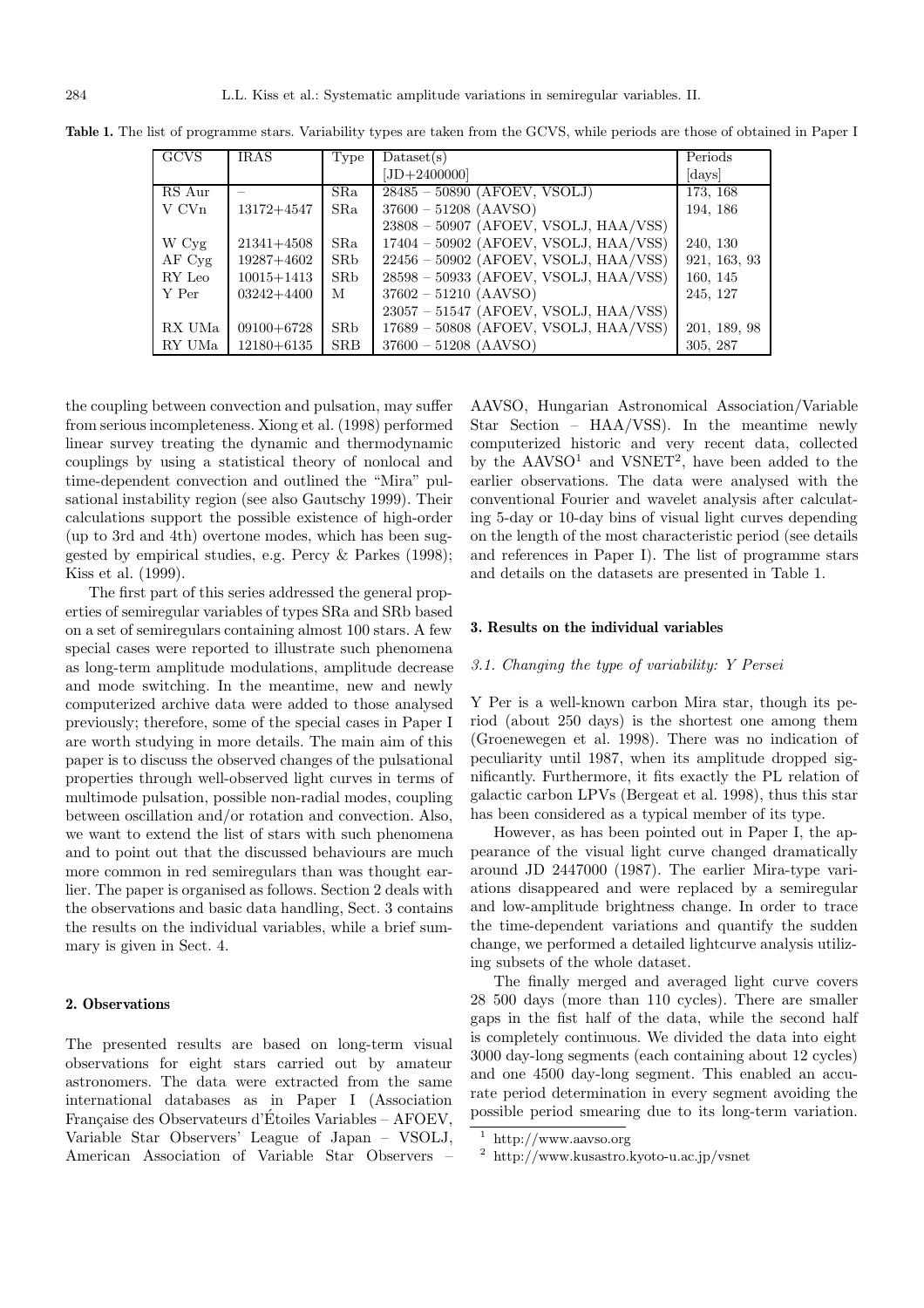

Fig. 1. The lightcurve of Y Per in 8+1 segments. The last one is plotted in two separate plots for clarity

The period was calculated with the conventional Fourieranalysis and was checked independently with a non-linear regression analysis.

Data in the first eight segments can be described very well with only one harmonic, but the last one with a twocomponent harmonic sum. None of the residuals shows significant periodic signals. The fitted curves are plotted in Fig. 1, while the resulting parameters are presented in Table 2. Although the formal standard errors are quite small, the real uncertainties are a little larger, most

**Table 2.** Frequencies, the corresponding periods and amplitudes in nine subsets

| No.            | $f(10^{-3}c/d)$ | $P(\text{day})$ | A(mag)     |
|----------------|-----------------|-----------------|------------|
|                | (s.e.)          |                 | (s.e.)     |
| 1              | 3.950(0.080)    | 253.2           | 0.67(0.09) |
| $\overline{2}$ | 3.915(0.009)    | 255.4           | 0.81(0.03) |
| 3              | 3.954(0.007)    | 252.9           | 0.69(0.03) |
| 4              | 3.930(0.012)    | 254.5           | 0.63(0.04) |
| 5              | 3.953(0.006)    | 253.0           | 0.91(0.03) |
| 6              | 3.959(0.004)    | 252.6           | 1.07(0.03) |
| 7              | 4.023(0.005)    | 248.6           | 0.89(0.02) |
| 8              | 4.058(0.005)    | 246.4           | 0.80(0.02) |
| 9              | 4.095(0.005)    | 244.2           | 0.36(0.02) |
|                | 7.864(0.012)    | 127.2           | 0.16(0.02) |



**Fig. 2.** The variations of the dominant period and amplitude in the 3000 day-long segments

probably due to the intrinsic variations of Y Per. Therefore, we adopted a period uncertainty of  $\pm 1$  day and an amplitude error of  $\pm 0.05$  mag.

The amplitude and period changes seem to be well correlated as shown in Fig. 2, which is a well-known property of non-linear oscillators. A further interesting point is that the secondary period occuring in the last segment is exactly the half of the earlier dominant period within the error bars (the mean period in the first six segments is 253.8 days). Although it can be pure numeric coincidence, we will shortly discuss the possible relevance of this period halving.

As has been mentioned in Paper I, the abruptness of this amplitude change is quite surprising. The characteristic time scale of the amplitude decrease in other stars (V Boo - Szatm´ary et al. 1996, R Dor - Bedding et al. 1998, RU Cyg - Paper I) varies from few hundred to few thousand days, typically tens of pulsation cycles. In Y Per the change happened in 400 days, between JD 2447200 and 2447600, or less than 2 cycles. Adopting a pulsational approach, it can be interpreted as a fast appearance of a new mode beside a slightly changing dominant mode. Recent models by Xiong et al. (1998) suggest a first and third overtone combination (observed periods: 245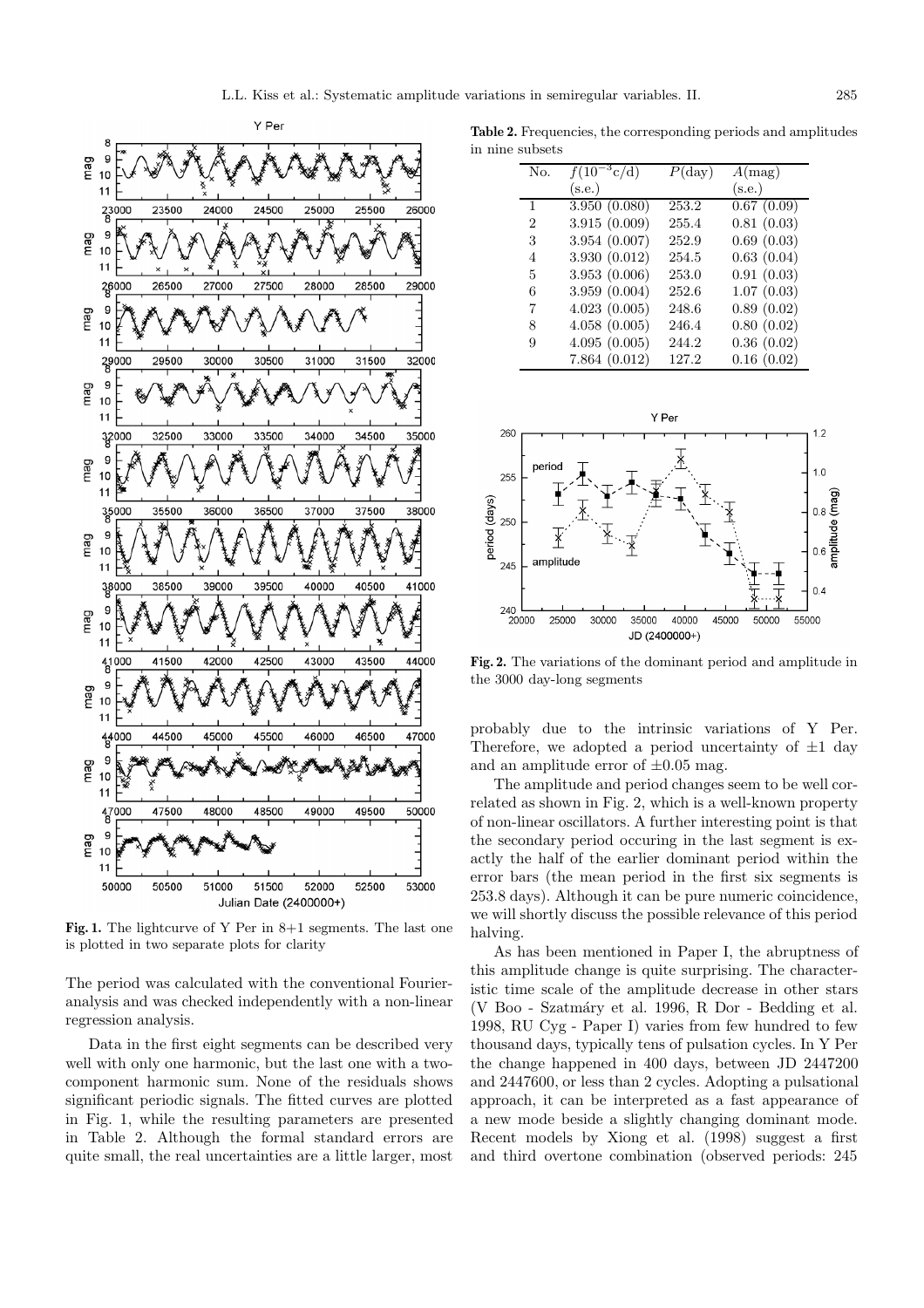and 127 days; theoretical prediction:  $P_1 = 231$  days,  $P_3 = 130$  days). According to Xiong et al. (1998), the coupling between convection and pulsation depends critically on the ratio of the timescale of convective motion and that of pulsation. The effect is stronger for overtone oscillation, as the turbulent viscosity becomes the main damping mechanism of the high overtones (it converts the kinetic energy of ordered pulsation into random kinetic energy). There have been a considerable number of theoretical and observational efforts in order to quantify this coupling and to detect observables related to it. Anand & Michalitsanos (1976) have already formulated a simple nonlinear model assuming that the convective envelope of M giants is composed of giant convection cells comparable in size to the stellar radius. They showed that the coupling can produce asymmetric fluctuations of the entire star. Such large perturbations may cause also fast changes in the pulsational properties. The earlier theoretical models are supported by modern high-resolution spectroscopic observations. Nadeau & Maillard (1988) observed velocity gradients of a few km  $s^{-1}$  for lines of different excitation potentials, which was interpreted as being caused by convective motions. Most recently, Lebzelter (1999) presented such radial velocity measurements of semiregular variables, which implied the possibility of large convective cells with radial motions close to a few km  $s^{-1}$ . A simple estimate of the convective time scale can be found from the ratio of the thickness of the convective envelope and the observed order of magnitude of convective velocity. For 100  $R_{\odot}$ and 1 km s<sup> $-1$ </sup> one get a result of 800 days being close to the duration of sudden changes in SRVs. Unfortunately, present instability surveys cannot calculate the amplitude of pulsation and, consequently, its long-term variation can be interpreted only speculatively.

We note that the first and third overtone model is very similar to that derived for R Dor by Bedding et al. (1998). They concluded in this instance that the rapid changes can be described very well with chaotic effects discussed by Icke et al. (1992). Furthermore, the period halvings noted above might be another hint for the presence of weak chaos. It can be interpreted as an inverse process of the period doubling bifurcation which may happen just beyond the onset of chaos (Kovács & Buchler 1988). It has been shown in a number of papers (e.g. Kovács  $\&$  Buchler 1988; Saitou & Takeuti 1989; Moskalik & Buchler 1990), that different stellar pulsation models (W Vir, RV Tau, yellow semiregulars) show period doubling bifurcation leading from a regular to a quite irregular variation. Although the behaviour of Y Per does not fit exactly the proposed way of transition from regular to irregular state through cascades of period doubling bifurcations (and simultaneous noisy period halvings), this kind of explanation cannot be excluded.

Finally, the conventional classification of long period variables (LPVs) into Mira and SRa, SRb, and SRc type semiregular variables, as given in the GCVS, is not based on physical parameters and does not adequately cover even the behavior of some of the brightest and most studied LPVs. This has been improved by Kerschbaum & Hron (1992) by involving the "blue" and "red" subgroups of semiregulars. The SRa stars seem to form a mixture of intrinsic Mira and SRb variables. For Mira stars no similar definition using various stellar parameters exists. Unfortunately, the fact that Y Per does not fit neither of main types of LPVs (Mira and semiregular), does not uncover the underlying physical processes being responsible for its peculiarity.

## 3.2. Amplitude modulation I.: Beating in RX Ursae Majoris and RY Leonis

In Paper I we presented eight stars with closely separated frequencies. A few of them are triply periodic stars, in which mode changes occur quite frequently (see Sect. 3.4) and the close frequency components do not exist simultaneously. However, we found two variables with stable biperiodic variation, where various subsets show the same frequency content (V CVn and RY Leo). In those cases the amplitudes of components are quite different, therefore, no clear beating occurs, as in RX UMa. We plotted a typical subset of the light curve of RX UMa in Fig. 3 where a three-component fit is also shown  $(f_0 = 0.005000 \text{ c/d},$  $A_0 = 0.37$  mag,  $f_1 = 0.005288$  c/d,  $A_1 = 0.26$  mag,  $f_2 = 0.010236$  c/d,  $A_2 = 0.16$  mag). The frequency spectrum of the whole dataset is plotted in Fig. 4.

If these frequencies have pulsational origin, then their ratios  $(f_1/f_0 = 1.06, f_2/f_1 = 1.93)$  may give information about the mode of pulsation. Period ratios near 1.9 are very common in semiregular variables (see Paper I and Mattei et al. 1998) which was identified in case of R Dor to correspond to the first and third overtones (Bedding et al. 1998). Period ratios close to 1 may suggest high (3 − 5th) overtones, but theoretical calculations suggest strong damping in this mode domain (Xiong et al. 1998). Mantegazza (1988) found similar close frequency doublet in the red semiregular Z Sge and using models by Fox & Wood (1982) speculated about the possibility of second and third overtones. It is also possible, that one of the frequencies correspond to a non-radial mode (e.g. Loeser et al. 1986), but not much is known about the non-radial pulsation of red giant stars. In the other two stars mentioned earlier there are also two closely-spaced periods, which are demonstrated by the DFT spectra in Figs. 5-6. Note, that in V CVn even the cross-production terms  $(f_0 \pm f_1)$  are present unambiguously.

## 3.3. Amplitude modulation II.: Pulsation  $\pm$  rotation in RY Ursae Majoris?

The amplitude modulation discussed in the previous subsection can be simply described by the beating of two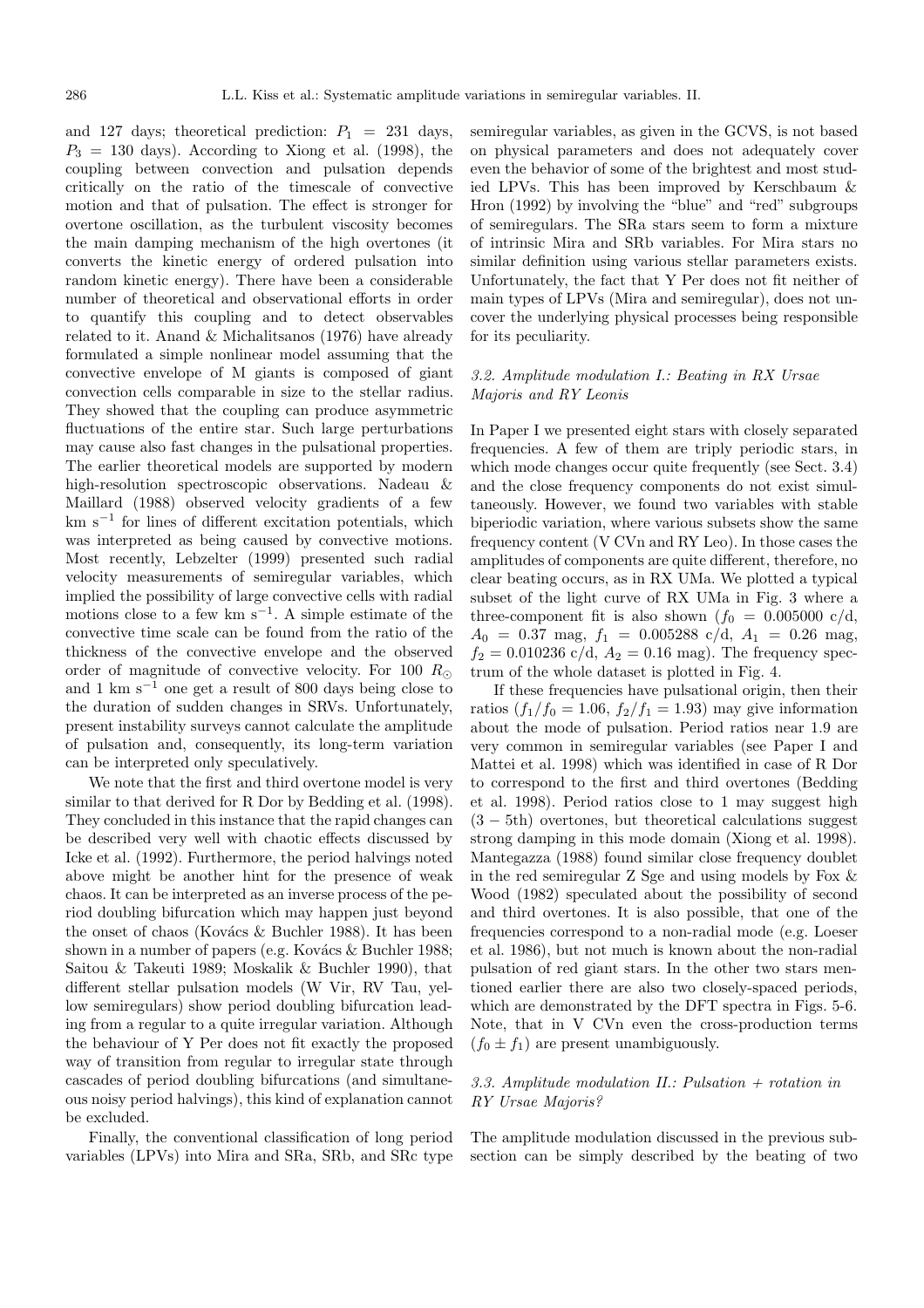

**Fig. 3.** The observed and fitted light curves of RX UMa



**Fig. 4.** The frequency spectrum (top) and window spectrum (bottom)



**Fig. 5.** The frequency spectrum of V CVn



**Fig. 6.** The frequency spectrum of RY Leo



**Fig. 7.** The observed light curve (10-day means) of RY UMa

close frequencies, since the mean brightness did not change with time in those stars. However, RY UMa (and partly RS Aur) shows amplitude variations which highly resembles those observed in RR Lyrae variables with Blazhko effect, where the minimum brightness changes much more significantly, than the maximum brightness. Therefore, a significant mean brightness variation can be observed.

This interesting light curve variation has been highlighted in Paper I, where a 9800-day segment was analysed. In the meantime, historical AAVSO observations were added, extending the light curve to a whole length of 17000 days. Unfortunately, the early light curve during the first 3000 days has a less dense coverage, thus the most homogeneous data cover about 14000 days. The corresponding averaged light curve is shown in Fig. 7. In our sample of 93 stars studied in Paper I this behaviour is quite rare, only RS Aur seems to have similar light curve phenomenon (Fig. 8).

We have tried to explain the observed amplitude modulation with rotational effects. Earlier theoretical studies have generally neglected the stellar rotation, since typical rotational periods of red giants, usually obtained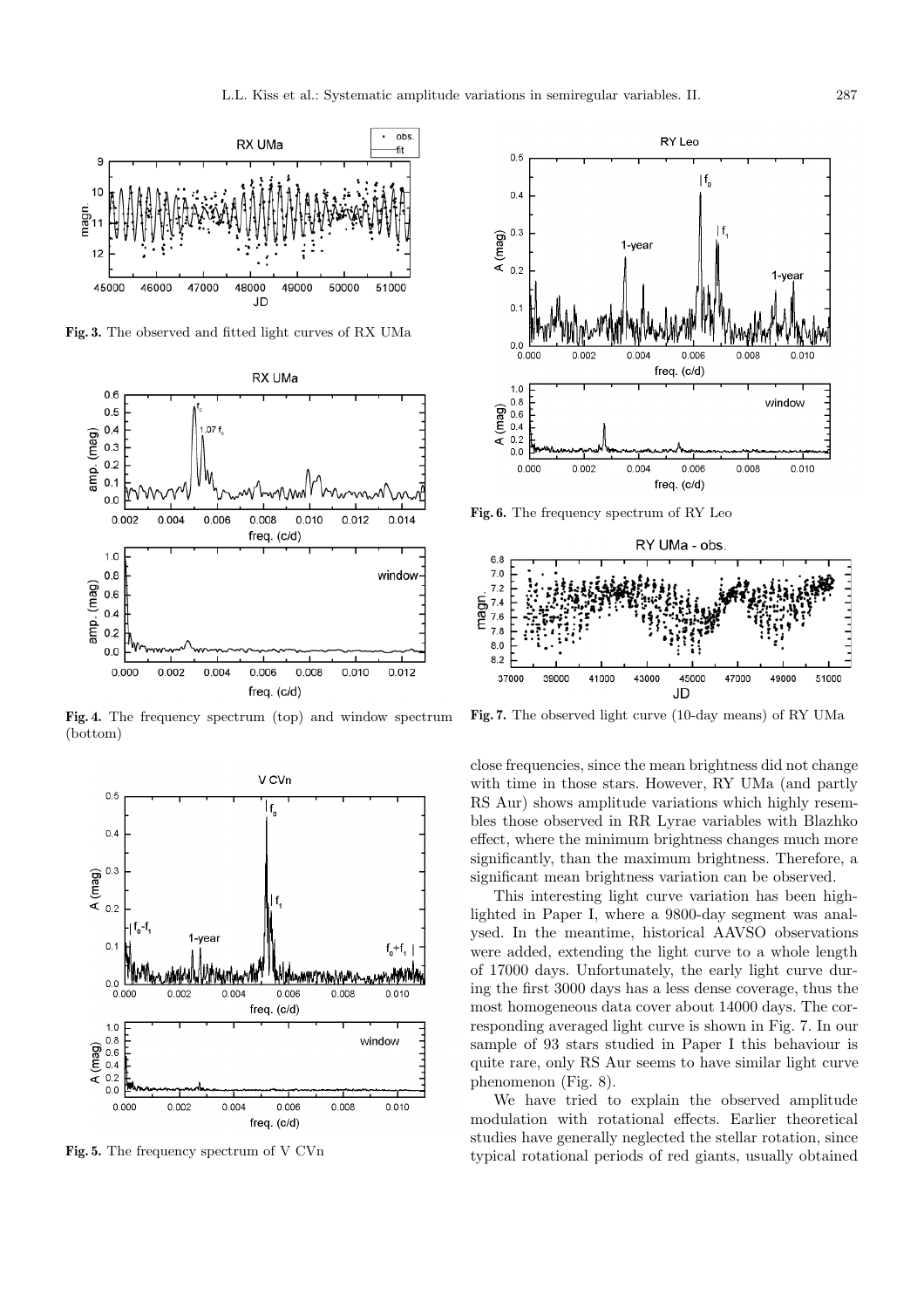

**Fig. 8.** The observed light curve (10-day means) of RS Aur



**Fig. 9.** The light curve of RY UMa folded with the periods of pulsation (top) and modulation (bottom)

theoretically, are about  $4000 - 10000$  days, much longer than the characteristic times of pulsation. However, RY UMa shows such complex light variation and frequency spectrum (see later), that a possible explanation could be the rotation-pulsation connection. The amplitude variations turned out to be highly repetitive, which is shown in Fig. 9, where the light curve has been folded with two periods  $(P_{\text{pul}} = 306 \text{ days},$  $P_{\text{mod}} = 4900 \text{ days} \approx 16 \cdot P_{\text{pul}}$ .

We have tried to build a simple model, which involves a rotationally modulated non-radial oscillation. Our very approximate model consists of: i) a distorted stellar shape caused by a low-order non-radial oscillation; ii) stellar rotation with a period of 9800 days (i.e. twice of the period of modulation); iii) simple limb darkening  $(u = 0.6)$ . We have considered a triaxial ellipsoid having a short axis of unity, while the other axes change sinusoidally in time between  $1.0 - 2.0$  and  $1.75 - 2.0$  with the period of pulsation (306 days). The whole ovoid rotates and the intensity is integrated over the surface elements assuming normal limb darkening with coefficient  $u = 0.6$ . The light curve is calculated as the logarithm of the change of the surface facing the observer.

All aspects of this approach can be, of course, easily challenged. The introduced distorsion in our model is much larger than that of predicted by traditional description of non-radial oscillations. However, there have been a number of high-resolution observations (imaging and interferometry) of nearby Mira variables showing substantial asymmetric structures (Tuthill et al. 1999; Lopez et al. 1997; Karovska et al. 1997), which imply the incompleteness of spherical assumptions. Furthermore, fully three dimensional and turbulent dynamic numerical simulations of red giant stars (Jacobs et al. 1998) also suggest occurence of bipolar atmospheric motions and distorted stellar (photospheric) shape. Thus, we conclude, that it may be possible that the assumed maximum oblateness for RY UMa is not completely unlikely.

The second aspect is stellar rotation. Asida & Tuchmann (1995) explored theoretically the asymmetric mass-loss from rotating red giant variables and presented a scenario for an anisotropic mass ejection from AGB variables caused by rotational effects. Further support of rotationally induced variations in red giants was given by Barnbaum et al. (1995), who suggested a possible connection between rapid rotation ( $P_{\text{rot}} \approx 530$  days) and pulsation in the carbon star V Hya (type SRa). In our case there is no need for assuming unusual rotation, since the required rotational period (9800 days) is in the range of what we expect for such extended and evolved objects as red giants.

The weak point in our model is the neglect of temperature variations along the pulsation and the assumption of constant (and solar) value for the limb-darkening coefficient. The latter is less significant, because even completely neglecting the limb darkening (i.e. using a uniform disk) does not change the calculated light curve significantly. This is especially fortunate keeping in mind dynamical model analyses by Beach et al. (1988), performed in order to determine limb darkening/brightening function for Mira atmospheres, which illustrated that the usual limb darkening correction of uniform disk model in lunar occultation measurements can be even in the wrong direction in certain pulsational phases. The temperature variations could not be taken into account, since we have no information neither about its range nor about its phase dependence. The strong non-radial assumption would imply weaker temperature effects, but without any kind of phase dependent temperature measurements, we cannot draw a firm conclusion. Nevertheless, our main purpose is rather to get a qualitative "fit" of the observed behaviour than to quantitatively model a visual light curve. A graphical representation of the model and the resulting light curve is given in Fig. 10.

The resulting model light curve was compared with the observed one through their frequency spectra. This comparison can be seen in Fig. 11, where the corresponding Fourier spectra are shown. Beside the overall similarity the most striking feature is the frequency splitting of the main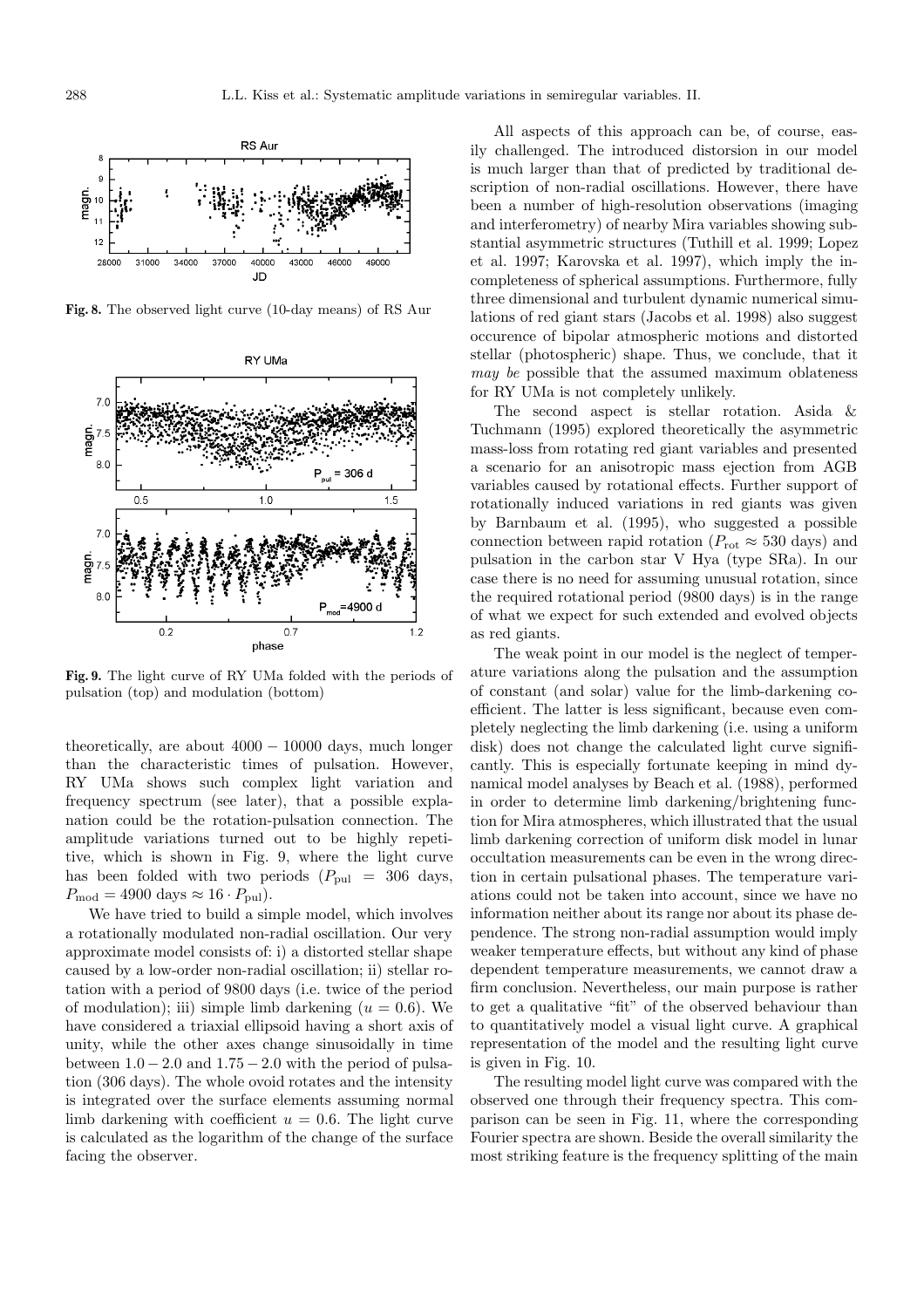

**Fig. 10.** The calculated model light curve and selected phases with different geometric aspects



**Fig. 11.** Discrete Fourier-transforms of the modelled (top) and observed (middle) light curves. Bottom panels show the window functions. There are apparent splittings around the corresponding peaks in the frequency spectra, which are (model) and might be (observations) due to the stellar rotation

component at  $f_0 = 0.003268 \text{ c/d}$ . Such a splitting has been well-known behaviour in pulsating white dwarfs and roAp stars (e.g. Shibahashi & Saio 1985; Buchler et al. 1995; Kurtz et al. 1996; Baldry et al. 1998), while recently it has been detected in several RRab stars showing Blazhko effect (e.g. Kovács 1995; Nagy 1998; Chadid et al. 1999) and in a number of MACHO RRc variables (Alcock et al., in preparation). One of the commonly accepted views is the oblique pulsator model, where a non-radial oscillation is coupled with the rotation, as the rotational axis does not coincide with the symmetry axis of pulsation (Shibahashi 1999). In the case of RY UMa, a frequency



**Fig. 12.** The wavelet map of RY UMa. The main ridge of the primary frequency component (indicated by the small arrow) was sliced to get the time-dependent amplitude values plotted in Fig. 13

triplet is present with  $\Delta f \approx 0.0002$  c/d, which correspond to the frequency of amplitude modulation. Also, the triplet has an asymmetric amplitude distribution with respect to the central frequency peak. Similar asymmetry can be attributed to intrinsic nonlinear mechanisms (Buchler et al. 1995), that seems to be quite likely in a highly non-spherical environment. We note the presence of a peak at 0.00273 c/d corresponding exactly to one year. This is little surprising, because the light curve has no seasonal gaps (it is circumpolar from Europe, Japan and North America), therefore a such alias peak is not expected. A possible reason for this could be the seasonal increase of the scatter, since despite its circumpolarity it is more difficult to observe near the horizon.

We give further illustration of the amplitude variations by the wavelet transform shown in Fig. 12. This time-frequency analysing method is quite successful in quantifying the time-dependent variations in astronomical time series (see, e.g. Szatmáry et al. 1994; Szatmáry et al. 1996; Foster 1996 and Paper I). The overall pattern is quite systematic suggesting the regularity of the underlying process(es). The amplitude of the main ridge has been extracted along the time axis in order to plot its variations in Fig. 13. Our conclusion is that despite the local irregularities of the visual light curve (see the larger scatter in the bottom panel of Fig. 9 between  $\phi = 0.6 - 0.8$ , the amplitude modulation implies a regular physical process, e.g. rotation or binarity. In this paper we adopted to rotation, however, other possibilities cannot be excluded using the presently available observations.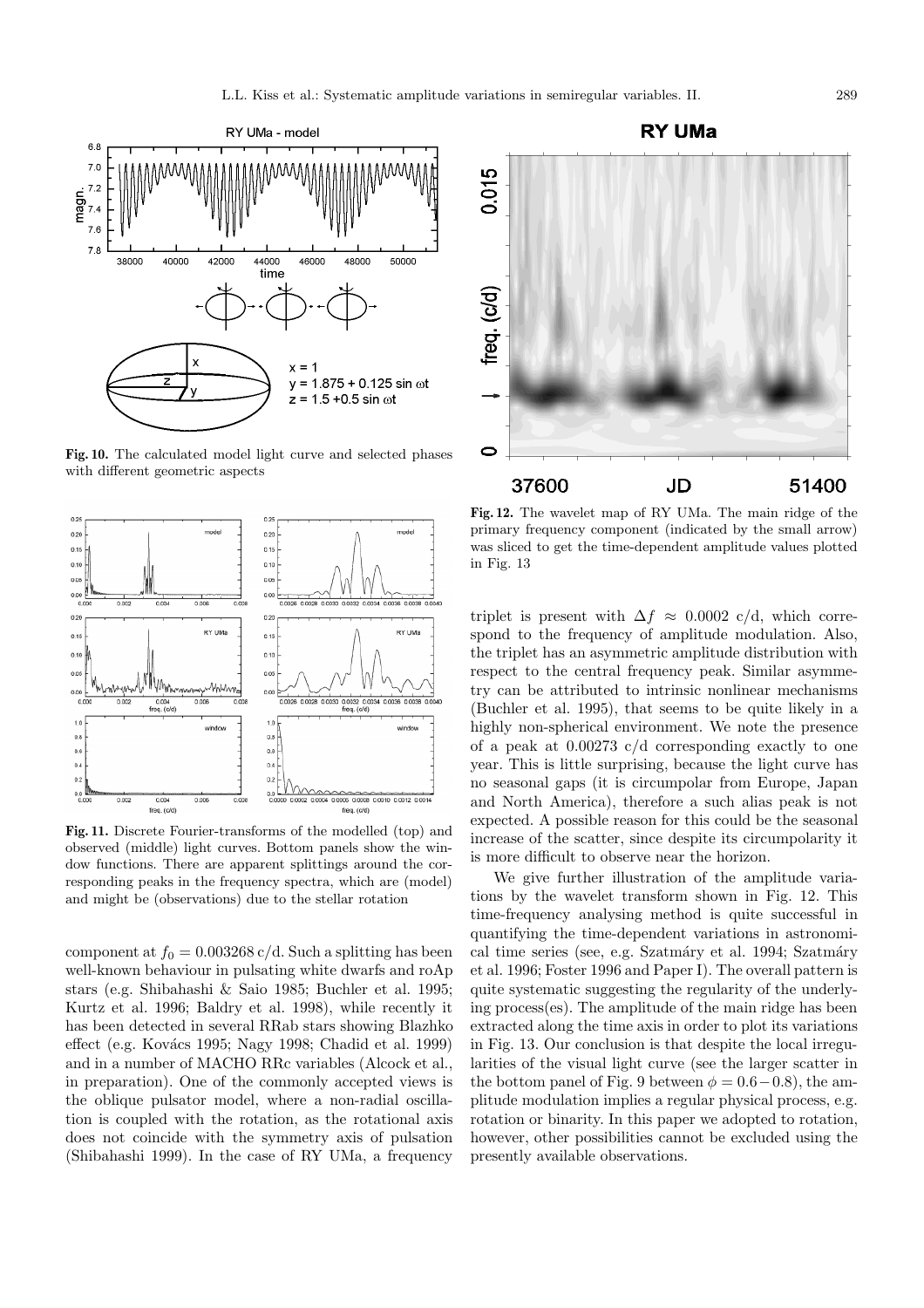

**Fig. 13.** The normalized amplitude variation of RY UMa from the wavelet map

## 3.4. Amplitude variations due to repetitive mode changes: W Cygni, AF Cygni

W Cyg and AF Cyg are two of the most popular and well-observed semiregular stars (e.g. Percy et al. 1993, 1996). These stars are two illustrative examples of repetitive mode changes, where some modes turn on and off on a time scale of few hundreds of days (a few cycles). This has been partly highlighted in Paper I, where TX Dra and V UMi were discussed in terms of varying dominant modes. In this paper we focus on two other stars, which further supports our belief that this phenomenon may be quite frequent in semiregular variables.

Both stars have continuous light curves covering more than 28000 days, which corresponds to 300 and 215 cycles for AF Cyg and W Cyg, respectively, considering their shorter periods (93 and 130 days). There are several occasions when their light curves completely change. This is illustrated in Figs. 14-15, where we plotted two 1000-days long subsets for both stars. The photometric behaviour (cycle lengths and their amplitudes) changes dramatically from time to time. The wavelet map of W Cyg (Fig. 16) and the cross sections of the main ridges (Fig. 17) clearly illustrate the amplitude variations. We obtained similar results with AF Cyg.

There are no obvious indications for periodicity in Fig. 17. However, a few important points can be drawn. The first is that the plotted amplitude changes should be considered real, as the light curve has no gaps after JD 2421000 (1916). Therefore, the repetitive amplitude decreases and increases are not numerical artifacts caused by the inappropriate data distribution (see Szatmáry et al. 1994 for testing the method with simulated light curves). The amplitude of the dominant mode ("mode 1",  $P =$ 130 days) changes on a time scale of  $2000 - 3000$  days. This may imply that the exciting mechanism of pulsation is intermittent and the damping is strong. The bimodal state (i.e. simultaneous high amplitudes of "mode 1" and



**Fig. 14.** 1000-days long noise-filtered (Gaussian smoothing with an FWHM of 8 days) subsets of W Cyg showing different states with different dominant modes. Note, that solid line only connects the points and does not represent any kind of fits



**Fig. 15.** The same as in Fig. 14 for AF Cyg

"mode 2") is quite rare. Furthermore, only weak hints are present for simultaneous or alternating modes suggesting different and independent excitations for the two modes corresponding to the first and third overtones in theoretical models of Xiong et al.  $(1998) - P_1 = 231$  days,  $P_3 = 130$  days.

As has been mentioned above, AF Cyg has similar unstable behaviour, only the periods (and possibly the modes) are different. The two main periods (163 days and 93 days) would suggest second and fourth overtones adopting models of Xiong et al. (1998)  $(P_2 = 173 \text{ or } 154 \text{ days},$  $P_4 = 103$  or 91 days).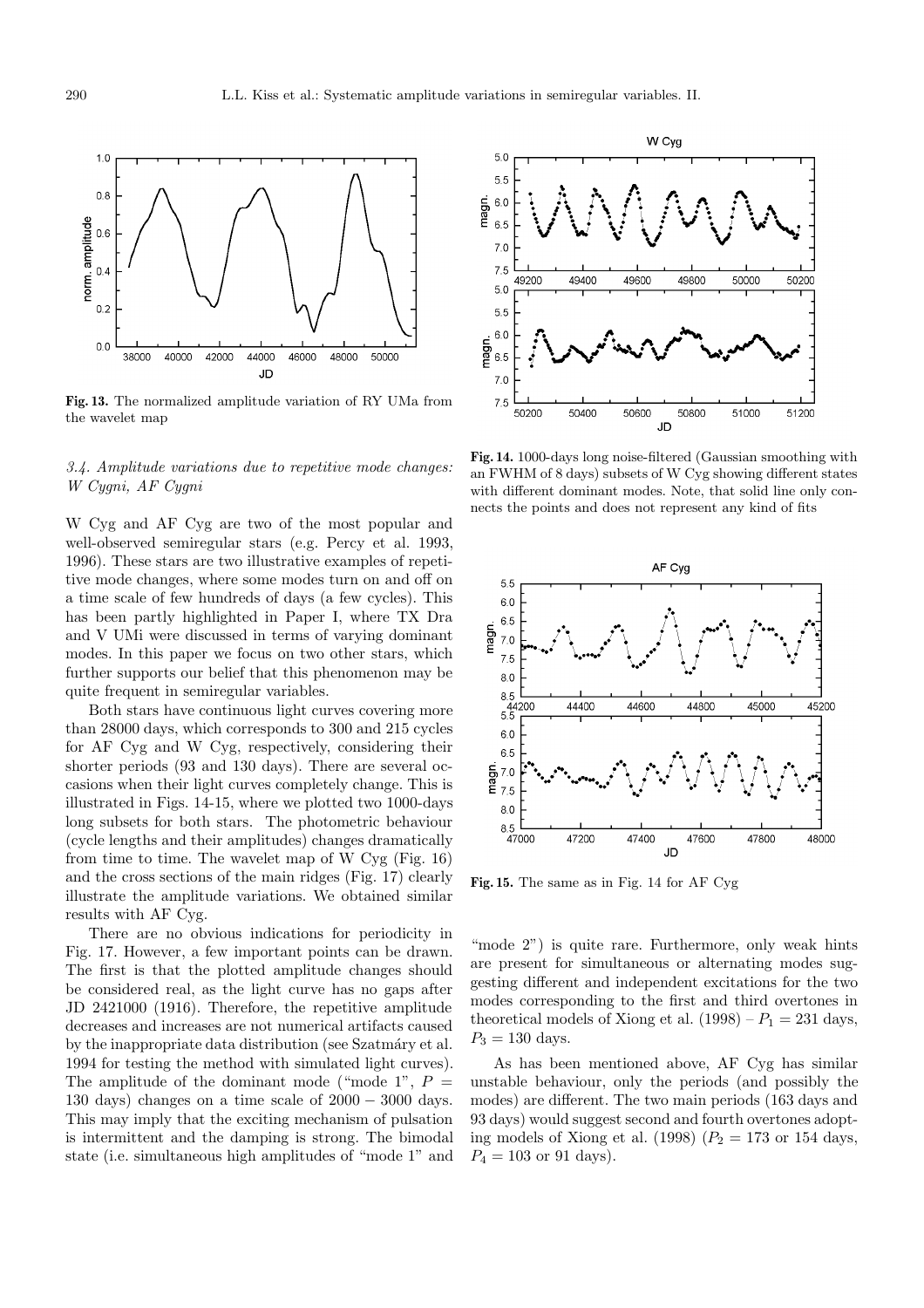

17600 JD 51400 **Fig. 16.** The wavelet map of W Cyg



**Fig. 17.** The normalized amplitude variations of the two main modes

Finally, episodic amplitude and period changes were also reported for three semiregulars (RV And, S Aql, U Boo) by Cadmus et al. (1991), where the dominant period was the shorter one during the low-amplitude epsides. In addition, Mattei & Foster (2000), who studied long-term trends of period, amplitude, mean magnitude and asymmetry in the AAVSO light curves, reported several stars with such trends. But what we see here is completely different in W Cyg and AF Cyg, where the shorter period is mainly the dominant one with higher amplitude.

## **4. Conclusions and summary**

Our conclusions based on the results presented in this paper can be summarized as follows.

1. We have re-analysed the light curve of the carbon Mira star Y Per complemented with the most recent observations. Its variation has been transformed from a monoperiodic oscillation to a bimodal one since 1987, which periods suggest first and third overtone pulsation. The suddennes of this switch is interpreted as a consequence of a strong coupling between pulsation and convection. We conclude that the unphysical classification scheme of LPVs (Mira and semiregulars) could be misleading when speculating on different evolutionary states of these variables. A simple distinction between monoperiodic and multiply periodic red variables may be more straightforward in some cases. Another important consequence of first plus third overtone assumption is that Y Per, a typical carbon Mira before 1987, has pulsated in the first overtone mode. That would imply short period Miras to pulsate in the first overtone, but no firm conclusion can be drawn on this issue based on only one star.

2. We report two stars (RX UMa and RY Leo) with significant amplitude modulation with no changes of the mean brightness. We have interpreted this behaviour as beating of two closely separated periods, most likely high-order radial or radial plus non-radial oscillation. Similar frequency doublet is reported for V CVn, confirming earlier results of Loeser et al. (1986). Unfortunately, there is no thorough theoretic study on the non-radial oscillations of red giants so far, thus we could only speculate on this explanation comparing semiregulars with other well-documented types of variables with similar close frequencies (i.e.  $\delta$  Scuti and ZZ Ceti stars). However, the relatively large fraction of such SRVs in our sample of 93 stars implies that this phenomenon may be quite common in these stars.

3. We have also found another type of amplitude modulation resembling RR Lyrae variables with Blazhko effects in RY UMa and possibly in RS Aur. Again, since this aspect has no firm theoretic background yet, we assumed similar physical mechanism being responsible for similar light variations. Our qualitative model involving highly distorted stellar shape describes very well the observed modulation, though the initial physical assumptions may be considered quite unlikely. However, there are indications for oblate stellar shapes from high-resolution observations in several Mira stars and also there are empirical pieces of evidence for complex circumstellar structures around semiregular variables, though mainly observed in the infrared (Bergman et al. 2000; Kerschbaum & Oloffson 1999; Knapp et al. 1998). Further observation with high spatial and spectral resolution are highly recommended in order to clarify the situation.

4. Two bright semiregular stars, W Cyg and AF Cyg, are used to illustrate the repetitive excitation and damping of main modes of pulsation. The characteristic time scale